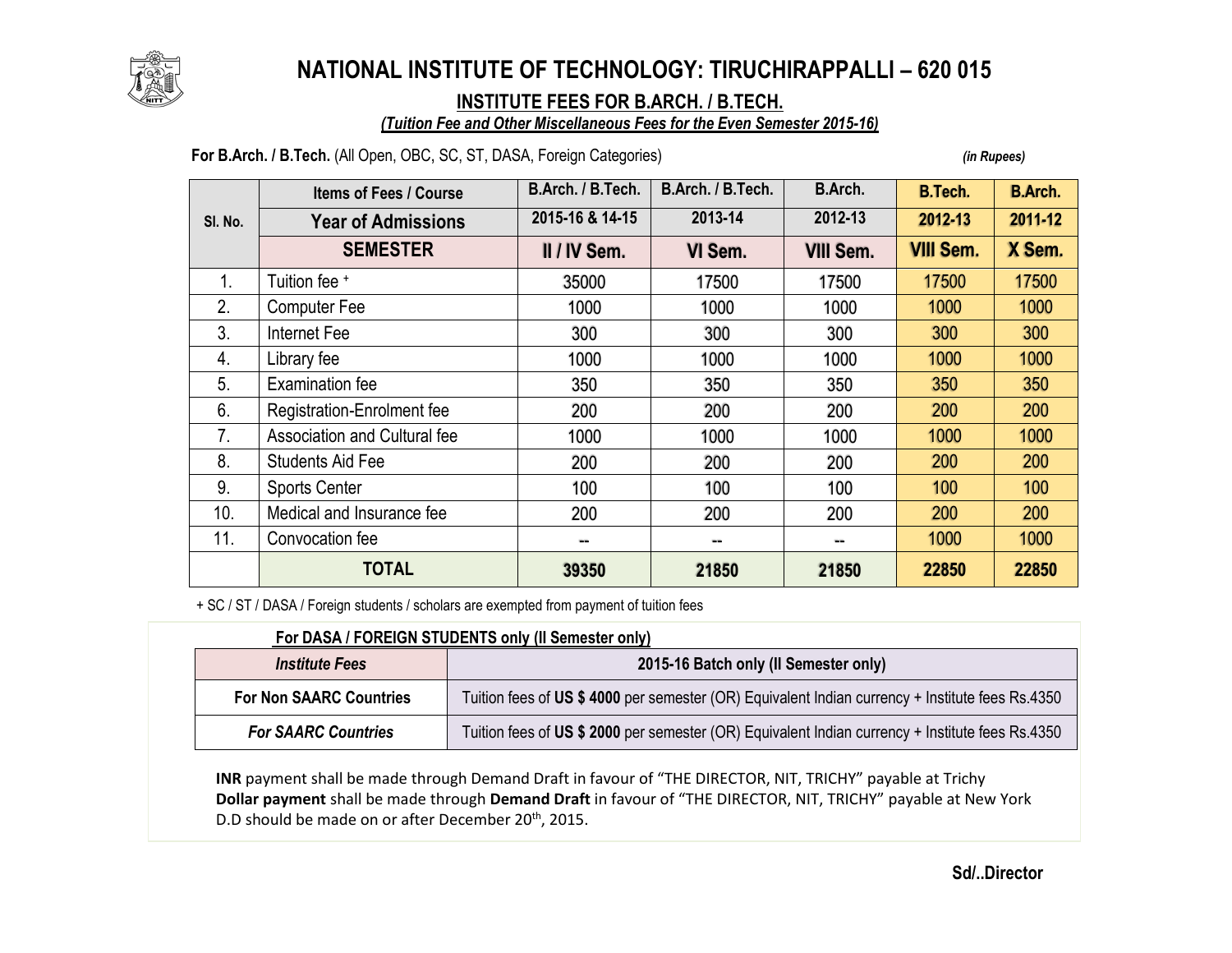

## **NATIONAL INSTITUTE OF TECHNOLOGY: TIRUCHIRAPPALLI – 620 015**

 **INSTITUTE FEES FOR P.G. / M.S. / Ph.D. courses**

#### *(Tuition Fee and Other Miscellaneous Fees for the Even Semester 2015-16)*

#### **For M.Tech**. / **M.Sc. / MCA**./ **MBA /MS / Ph.D**. (All Open, OBC, SC, ST, DASA Categories) *(in Rupees)*

| SI.<br>No. | <b>Items of Fees</b>            | M.Tech. |         | M.Sc.<br><b>MCA</b>      |         |                      | <b>MBA</b> |         | <b>MS</b><br>(Research) | Ph.D.                |                       |
|------------|---------------------------------|---------|---------|--------------------------|---------|----------------------|------------|---------|-------------------------|----------------------|-----------------------|
|            | <b>YEAR OF ADMISSIONS</b>       | 2015-16 | 2014-15 | 2015-16                  | 2014-15 | 2014-15 &<br>2015-16 | 2013-14    | 2015-16 | 2014-15                 | 2014-15 &<br>2015-16 | 2011-12 to<br>2015-16 |
|            | <b>SEMESTER</b>                 | II Sem. | IV Sem. | Il Sem.                  | IV Sem. | II & IV Sem.         | VI Sem.    | II Sem. | IV Sem.                 |                      |                       |
|            | Tuition fee +                   | 35000   | 35000   | 7500                     | 7500    | 35000                | 12500      | 50000   | 50000                   | 7500                 | 7500                  |
| 2.         | Computer Fee                    | 1000    | 1000    | 1000                     | 1000    | 1000                 | 1000       | 1000    | 1000                    | 1000                 | 1000                  |
| 3.         | Internet Fee                    | 300     | 300     | 300                      | 300     | 300                  | 300        | 300     | 300                     | 300                  | 300                   |
| 4.         | Library fee                     | 1000    | 1000    | 1000                     | 1000    | 1000                 | 1000       | 1000    | 1000                    | 1000                 | 1000                  |
| 5.         | <b>Examination fee</b>          | 350     | 350     | 350                      | 350     | 350                  | 350        | 350     | 350                     | $\sim$               |                       |
| 6.         | Registration-<br>Enrolment fee  | 200     | 200     | 200                      | 200     | 200                  | 200        | 200     | 200                     | 200                  | 200                   |
| 7.         | Association and<br>Cultural fee | 1000    | 1000    | 1000                     | 1000    | 1000                 | 1000       | 1000    | 1000                    | 1000                 | 1000                  |
| 8.         | <b>Students Aid Fee</b>         | 200     | 200     | 200                      | 200     | 200                  | 200        | 200     | 200                     | 200                  | 200                   |
| 9.         | <b>Sports Center</b>            | 100     | 100     | 100                      | 100     | 100                  | 100        | 100     | 100                     | 100                  | 100                   |
|            | Medical and<br>Insurance fee    | 200     | 200     | 200                      | 200     | 200                  | 200        | 200     | 200                     | 200                  | 200                   |
|            | Convacation fee                 | --      | 1000    | $\overline{\phantom{a}}$ | 1000    | --                   | 1000       | --      | 1000                    | $\sim$               | --                    |
|            | <b>TOTAL</b>                    | 39350   | 40350   | 11850                    | 12850   | 39350                | 17850      | 54350   | 55350                   | 11500                | 11500                 |

+ SC / ST students / scholars are exempted from payment of tuition fees

| <b>Institute Fees</b>      | 2015-16 Batch only (II Semester only)                                                            |
|----------------------------|--------------------------------------------------------------------------------------------------|
| <b>Non SAARC Countries</b> | Tuition fees of US \$4000 per semester (OR) Equivalent Indian currency + Institute fees Rs.4350  |
| <b>For SAARC Countries</b> | Tuition fees of US \$ 2000 per semester (OR) Equivalent Indian currency + Institute fees Rs.4350 |